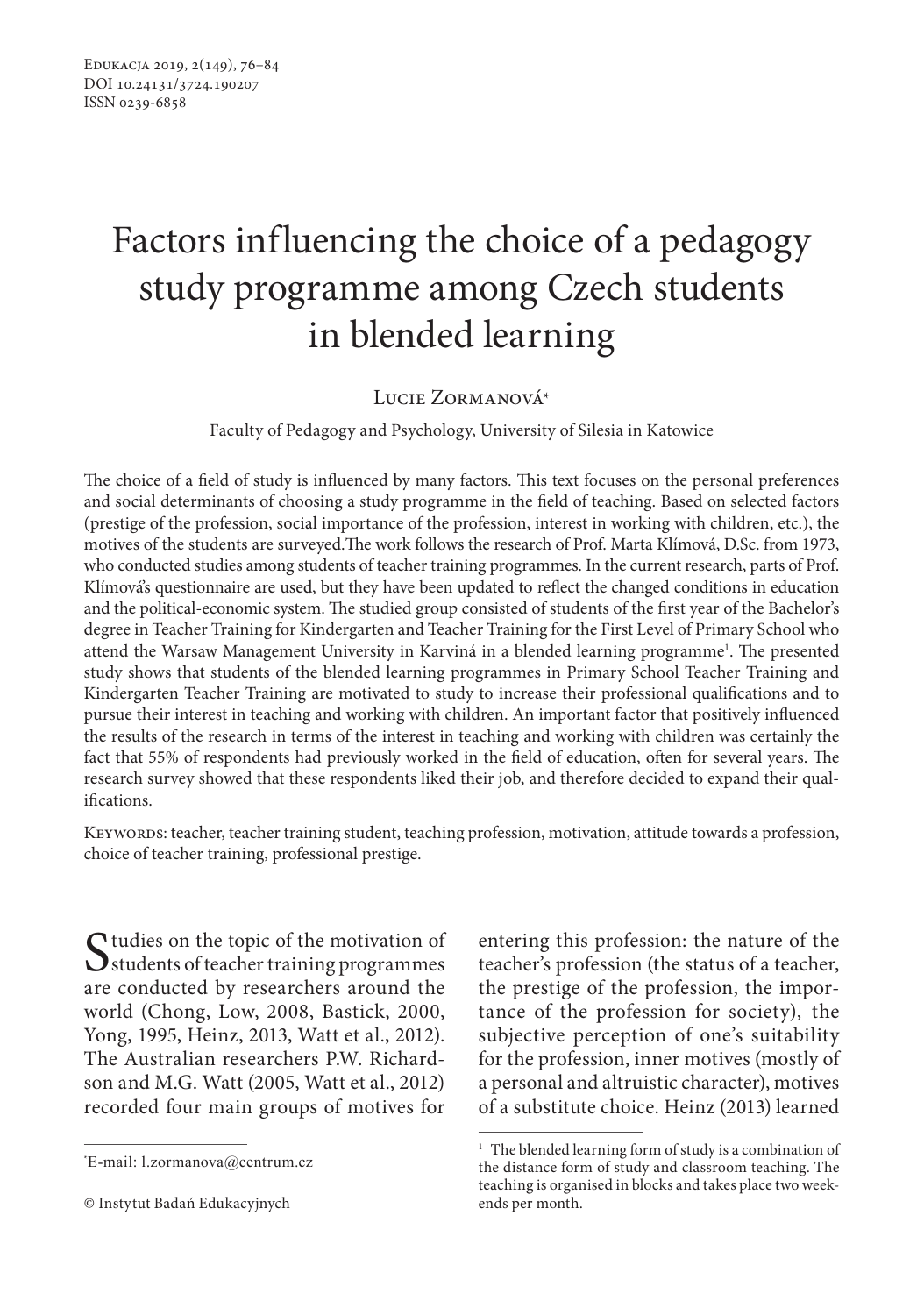that altruistic motives and high expectations of the studies in the context of being prepared for the profession are prevalent among students.

Similar trends can be found in the Czech Republic, where a number of empirical studies have been conducted, focusing on students' motivations to study the field and work as a teacher (e.g. Urbánek, 2001, 2003, Chráska, 2003, Zimová, 1997, Škoda, Doulík, 2001, Křesáková, 2001, Zormanová, 2011, Malá, 2011, Rybičková, 2009, Klímová, 1975, Havlík, 1995, 1997).

This study presents the results of research that mapped the factors influencing the choice of a teacher training programme among students in the 1st year of bachelor studies in a combined form of study. The research was motivated by the desire to better understand the situation of teachers and other candidates lacking the necessary qualifications for the work of teaching who are required to complete a teaching qualification in accordance with the Act on Educational Staff of 12 January 2016 of the Ministry of Education.

A quantitative research method in the form of a questionnaire survey was chosen to conduct this research.

# **1. Interest in teacher training study programmes**

In all developed countries, interest in the study of teaching disciplines has been relatively high for some time. A high degree of interest in the study of pedagogical disciplines was already confirmed in the research of H. Křešaková (2001), conducted among students of the Faculty of Education of Charles University, which showed that there was great interest in studying at the Faculty of Education there. In 1999, there were 5,167 applicants to that faculty, and 819 (15.9%) were admitted. The greatest chance for admission was in the Primary School Teacher Training programme, where 30.8% of the applicants were accepted. On the other hand, applicants for the Special Education programme were the least likely to be admitted (12.6%). 15.2% of applicants were accepted to the Secondary School Teacher Training study programme.

A high degree of interest in the study of pedagogical fields still remains today. In 2015, 22,231 persons applied to faculties of education. The number of accepted students was 8,313, or 37.4%. In 2017, 19,665 applicants were interested in pedagogy, but 8,885 were admitted, that is, 45.2% (Mach, 2017).

## **1.1. High interest in pedagogy study fields contrasting with the lack of teachers**

However, the high level of interest in the study of teaching is not balanced with the needs in this field. There is great interest in study programmes for teaching in kindergarten, in the first level of primary school and the humanities, but science teaching has long been struggling with a lack of candidates (CTK, 2017).

Currently, schools are facing a shortage of teachers. In 2015, the Ministry of Education reported 4,334 unoccupied teacher positions in schools. Considering the high average age of Czech school teachers, we can expect a 10% shortage of teachers in the next few years, connected with the current retirement of teachers. In some disciplines, such as physics and mathematics, we are already in a critical condition today, and due to the lack of qualified teachers, the directors of many schools have to employ teachers who do not meet the qualification requirements (Schejbalová, 2017).

Another specific phenomenon exists in connection with the interest in studying teaching: even though interest in teacher training programmes is high, some of the graduates never work as teachers, and part of the group of newly trained teachers soon leave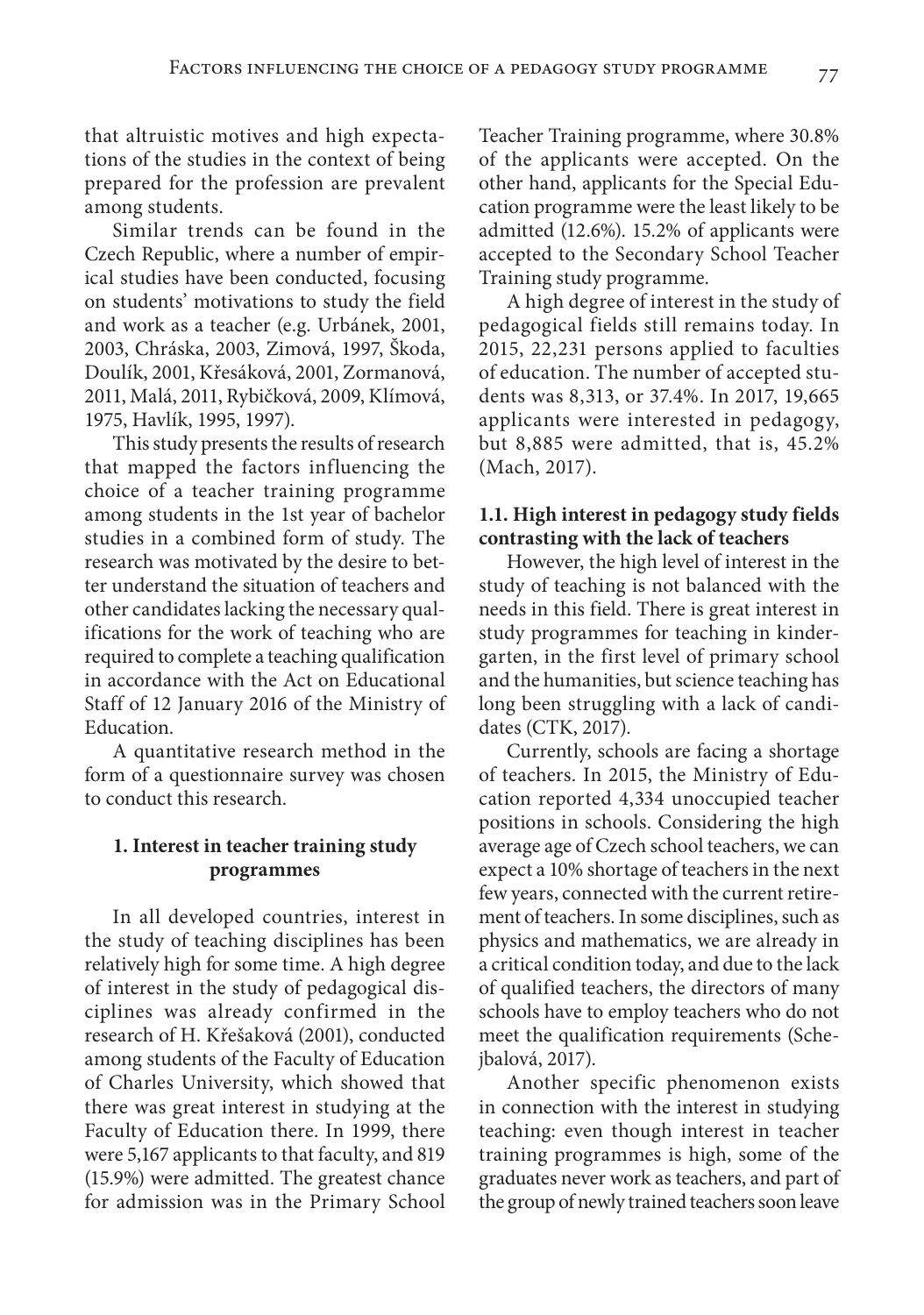the profession. According to a SCIO survey conducted among more than 4,000 students during the February term of the National Comparative Exam, one-third of those enrolled in a pedagogy faculty do not want to become teachers at all (Novinky, 2016).

Pedagogy faculties face the fact that for some applicants, applying to the faculty is only a fail-safe measure in case they are not admitted to their first-choice preferred faculties.

In 2015, 22,231 persons applied to faculties of education. 8,313, or 37.40% of these applicants were accepted. However, only 7,562 applicants actually enrolled in the studies.

In 2017, there were 19,665 applicants for pedagogy studies, of which 8,885 were accepted. Only 7,252 students enrolled (Mach, 2017).

This misleading interest of applicants in studying at a faculty of education had already been discovered in a longitudinal study by R. Havlík, entitled *The Future Teacher* (1995) conducted at the pedagogical faculties in Prague and Ústí nad Labem. In this study, Havlík proved that only about 58% of the applicants took the entrance examination of the Faculty of Education in Prague. In addition, not all graduates worked in education. Of the total number of Faculty of Education graduates at Charles University in Prague, only 76% of them started working in education (Havlík, 1997). At the UJEP Pedagogical Faculty in Ústí nad Labem, about 80% of graduates started working in schools. However, about 35% of those who actually started working as teachers left the profession after a while (Zimová, 1997). Foreign studies also confirm that teachers leave the profession and experience a gradual loss of interest in the profession (Johnston, 1997, Chong, Low, 2008).

## **1.2. Demotivating factors**

Many graduates of teacher training programmes are discouraged from working as teachers by the worsening discipline of pupils (Urbánek, 2001), their aggressiveness and misbehaviour (Škoda, Doulík, 2001), the low authority of teachers (Škoda, Doulík, 2001), the low prestige of the profession (Urbánek, 2001), poor teaching conditions (Urbánek, 2001), and especially the low wages (Urbánek, 2001, Mach, 2016).

Teachers' salaries in the Czech Republic are the lowest of all EU countries, according to a study by the Institute for Democracy and Economic Analysis of the National Economy Institute of the Academy of Sciences of the Czech Republic, amounting up to 56% of the average salary of a university educated worker in the Czech Republic. According to OECD data, the Czech Republic is one of the lowest wage countries for teaching, teachers' salaries are higher in, for example, Poland, Hungary, Turkey, Greece, Chile, Israel, Scotland, Slovenia, Sweden, Luxembourg, Switzerland, Germany, Belgium, Korea, Austria, the USA, the Netherlands, Canada or Ireland (Schejbalová, 2017).

Research has confirmed low teacher salaries as a demotivating factor for applicants and students of the teacher training programmes and students in the process of choosing a profession. According to a survey by Urbánek (2001), teaching students perceive low wages as the biggest disadvantage of their profession (61.8% of respondents). Moreover, 79.2% of the respondents found teachers' salaries unsatisfactory. According to the research conducted by Škoda and Doulík in 2001, 80% of the respondents from teacher training programmes indicated insufficient financial conditions among the most important negative aspects of the teaching profession.

The reason why many graduates of pedagogical faculties do not start working as teachers is the lack of hours of pedagogical practice during their studies and being poorly prepared, or rather unprepared,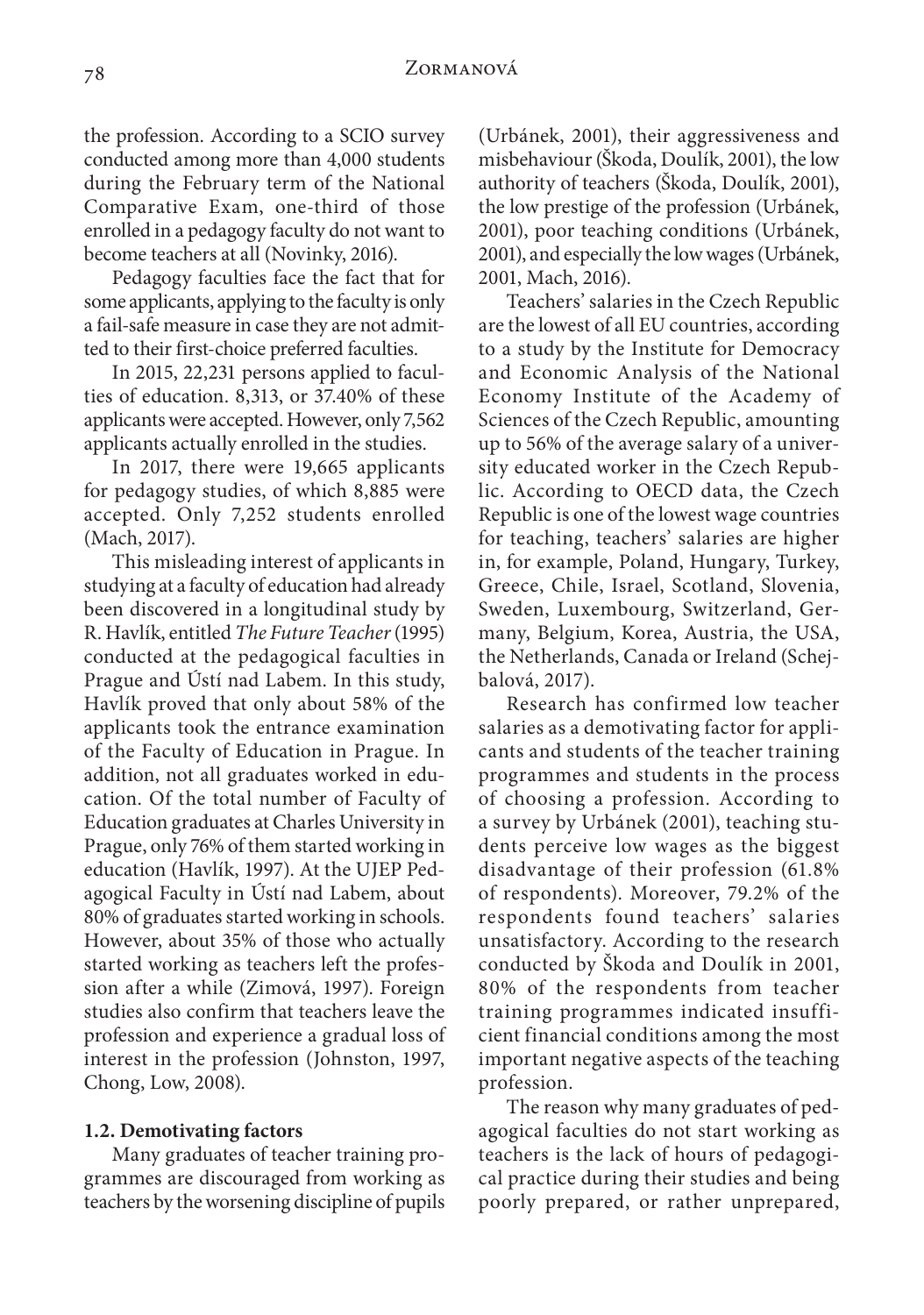for the reality of primary and secondary schools. "Students often complain that they have not obtained much of a pedagogical education at the university. The emphasis is placed more on knowledge of the subjects that they are supposed to be teaching in the future, but they lack skills on how to best introduce this knowledge to students" (Mach, 2017).

# **1.3. Differentiation of motivations to work as a teacher by field of study and gender**

The study by R. Havlík brought out the fact that the motivation for becoming a teacher is highly differentiated by study disciplines and gender. The interest in education work is mainly manifested by students who are interested in the study of teaching in the first level of primary school. In line with the fact that teaching is a feminized profession, women are more interested in working in schools than men, and job seekers are more often candidates from smaller towns and rural locations. In examining the motivations for teaching among 1st year students at faculties of education (Prague and Ústí nad Labem), 59% of the students were found to have decided "at the last minute" to study at the faculty of education, which means that their motivation to study at a pedagogical faculty, or to work in education has not been a thoughtful and long-term decision. The following correlation was confirmed by the study: "the earlier the respondent decides [to study at] the faculty of education, the more they are oriented towards teaching" (Havlík, 1995). The weak interest of teacher training students in actually becoming teachers has also been confirmed by the research findings that only 36% of them would still choose to study at the faculty of education if they could choose a field of study again. There are also foreign studies (Johnston, 1997, Yong, 1995) confirming the weak interest

of teacher training students in becoming teachers, as the students designated their choice of study as a coincidental substitute choice.

More positive results are provided by the research of Křesáková, which was conducted at the Faculty of Education at Charles University in 1999. The interest in education work was confirmed by 56.3% of all respondents, only 5.4% responded negatively and 38.3% had not yet decided (Křesáková, 2001). According to Urbánek (2003), more than 12% of students were not considering teaching in schools already when choosing the study programme. This was especially true of students of Secondary Level Primary School Teachers and of Teacher Training for Secondary Schools. Similar results were obtained in a study survey among students of teacher training programmes conducted by Škoda and Doulík (2001). This data also corresponds with the results of the study survey by Chráska (2003) conducted on a studied group of teacher training students. In the course of this study, the author found that a large number of students came to faculties of education not to prepare for the teaching profession but only because of the field of study, which was especially noticeable among students of foreign languages (Chráska, 2003).

# **2. Characterising the methodology used in this study**

The aim of the study was to analyse the attitudes towards the teaching profession of students in blended learning study programmes for teaching in the first level of primary school and kindergarten. Another aim was to determine the factors influencing the choice of study programme among these students.

In line with the identified research objectives, we focused on the motives of choosing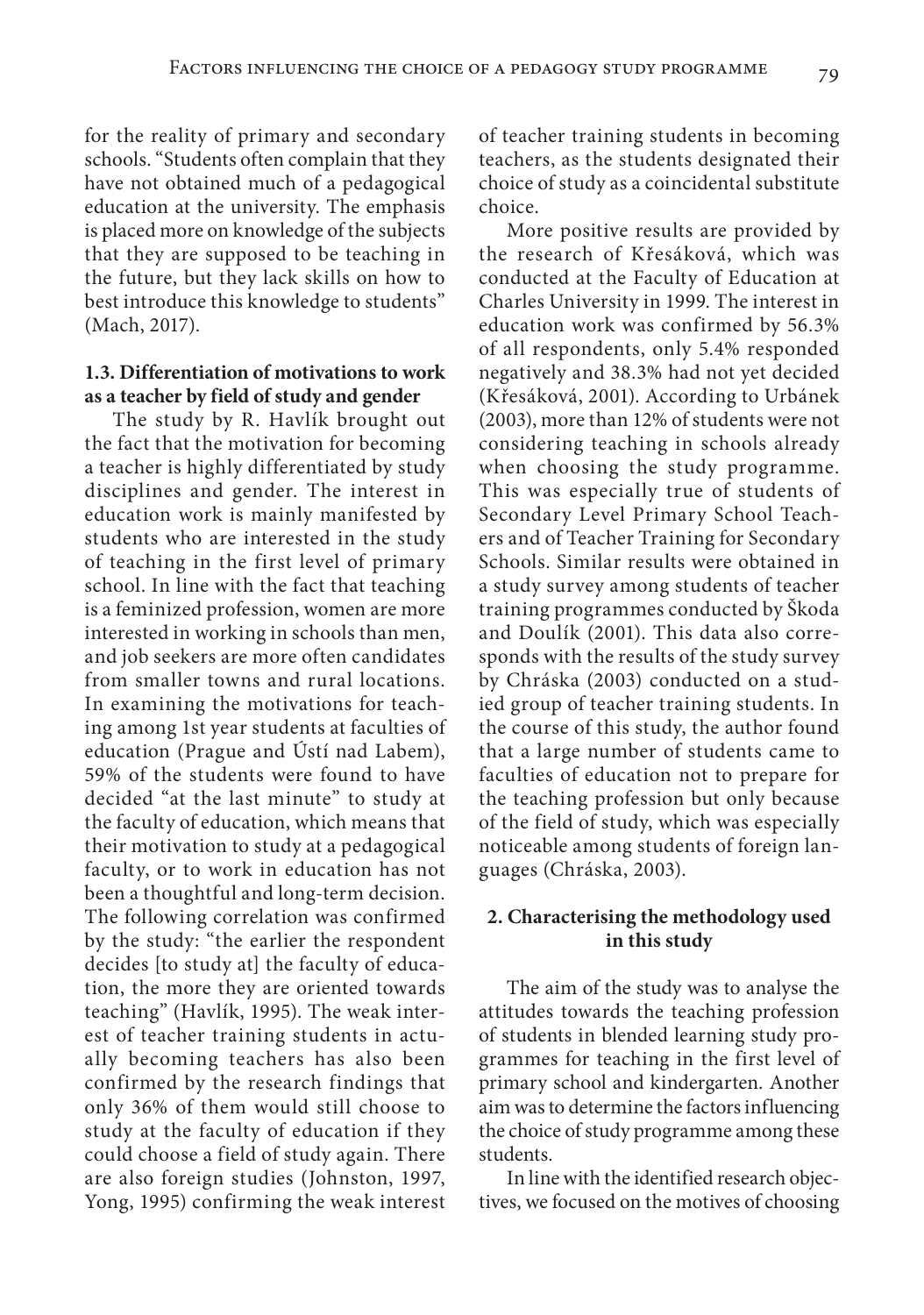the study field of teacher education, on the evaluation of the benefits, the disadvantages, the prestige of the teacher's profession, and interest in working as a teacher.

In line with these aims, the following research questions were established:

- RQ1: Do the students of the blended learning study programmes for teaching in kindergarten and the first level of primary school show an interest in the teacher's profession already in the first year of bachelor's studies?
- RQ2:Which motivating factors do the students of the blended learning study programmes for teaching in kindergarten and the first level of primary school declare as the most important ones?

## **2.1. Research method**

To achieve the research goal, a quantitative method was used, namely a questionnaire survey. The research tool is an adapted questionnaire (Klímová, 1973). Only parts of the questionnaire were used, as the use of some questions or parts of the questionnaire were not appropriate due to the study choices or political changes that have occurred since the questionnaire was first used by M. Klímová. Some questions inspired by Klímová's survey were also changed to better match the selected form of study.

#### **2.2. Research sample**

The questionnaire survey was conducted among students of the blended learning first year of bachelor studies in the following study programmes: Kindergarten Teacher Training and First Level of Primary School Teacher Training. The basic set was made up of first year students at the Warsaw Management University in Karvina studying in the academic years of 2016/2017, 2017/2018 and 2018/2019. The questionnaire survey was completed by 228 students. All respondents were women aged 24 to 52.

## **3. Research results**

# **3.1. Interest in the study of the chosen teaching field and in working as a teacher**

All respondents showed an interest in studying the chosen teaching field of study as well as interest in working as a teacher.

All surveyed respondents stated that it was important for them to increase their professional qualifications and therefore decided to continue studying. Students in the blended learning study programmes also showed a high level of interest in working in the field, as all respondents expressed their wish to work as teachers after finishing their studies.

Another result of this research study is certainly related to interest in the work of a teacher, namely that all the respondents stated that they read pedagogical and psychological literature.

# **3.2. Motivating factors for choosing teacher training programmes and the teaching profession**

The study also focused on the most important motives of the respondents for choosing the given field of study of teacher training and the teaching profession.

An important motivating factor for these students is the creative nature of the teaching profession. For all respondents, it was important that they could use their own skills in their vocation, and from this perspective, teaching seemed to be the most appropriate work because they perceive that teachers have many opportunities for self-realization and creativity. A significant motivation for selecting the teaching field of study was the subjective feeling of the importance of this profession among the respondents. Based on the research results, 95.18% of the respondents perceive the profession of the teacher as very important for society. In addition, 62.3% of the respondents consider this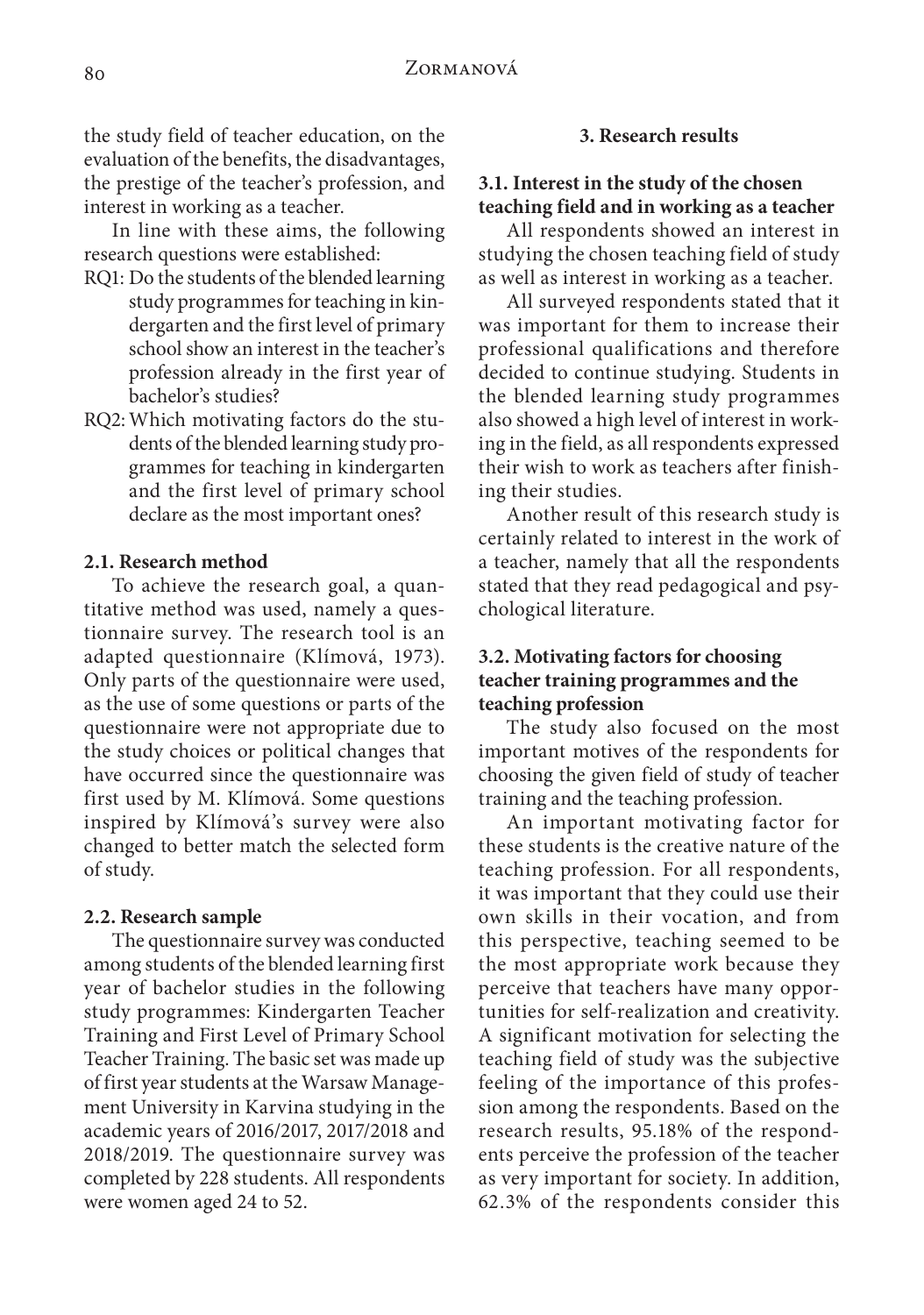profession to be a prestigious one, held in high regard in our society. It was found that 58.34% of students believed that people respect teachers.

The respondents also appreciated being able to work in their place of residence (64.48%) and that teaching brings a stable salary (62.3%). It was found that 85.96% of the students had chosen the given field of study or the given profession because it enables them to use their skills.

These research results certainly correspond with the other results of this questionnaire survey. It was also found that 58.34% of the respondents had previously worked in the field of education, often for several years. All the respondents who had previously worked in the school system positively answered the question on whether they liked the work. A significant motivating factor influencing the choice of study was the response by the students (100%) stating their interest in working with children.

# **3.3. Family situation as a factor affecting the choice of profession**

Although all respondents want to work in education after finishing their studies in a position corresponding to their chosen field, it turns out that their family situation is an important factor affecting the choice of employment. This was shown in answers to the question worded as follows: "If you are unable to find a job in your place of residence, would you change your profession or your place of residence?" Here it turned out that many do not understand their vocation in terms of a mission, and therefore 32.46% noted that they would change their occupation; 37.72% of respondents could not say because it would depend on the family situation, health status of parents, etc., and only 30.28% of respondents would like to remain in the teaching profession and would prefer to change their place of residence.

## **4. Discussion of the research results**

The aim of the research was to analyse the attitudes toward the teaching profession of students in blended learning study programmes for teaching in kindergarten and the first level of primary school. An additional aim was to determine the factors influencing the choice of study programme among these students.

The presented results show that students in a blended learning form of study in the field of teaching had a high interest in working in education and their choice of study field was a deliberate one. Students in the blended learning study programmes also showed a high level of interest in working in the field, as all respondents expressed their wish to work as teachers after finishing their studies. A high interest in working as a teacher is also reflected by the fact that they are studying teaching in primary schools and kindergartens, fields whose students have shown a greater interest in the teaching profession as proven by several studies (Havlík, 1995, 1997, Rybičková, 2009, Kotásek, Růžička, 1996).

Based on the comparison of the results of our research and the results of studies already conducted (Havlik, 1997, p. 82, Urbánek, 2001, p. 131, Křesáková, 2001, Zormanová, 2011), we can state that students of blended learning forms of study are more interested in working in education compared to fulltime students.

These positive results in terms of motivation to work in education fully correspond with the fact that, based on the research results, it was found that 58.34% of the respondents had previously worked in the field of education, often for several years, and because they had liked their work and working with children, they wanted to return to their jobs after attaining the qualification. Students of full-time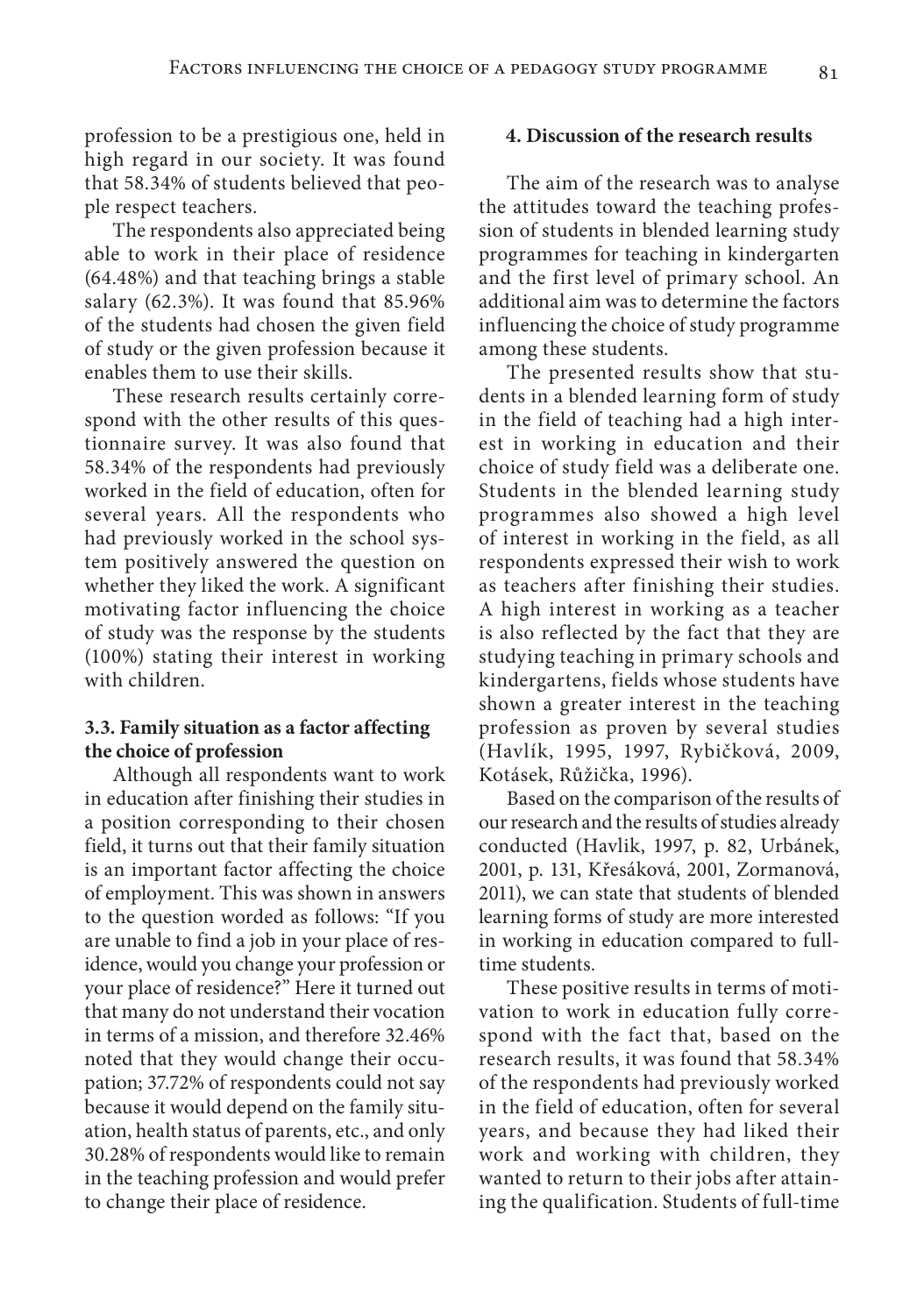studies face a completely different situation; these students mostly do not have previous experience in working in education. A study by Malá (2011) found that only 11.3% of the students surveyed had previous experience in teaching or mentoring activities.

The research was also focused on mapping the most important motivating factors that influence the choice of the profession among students in blended learning study programmes for teaching in the first level of primary school and kindergarten.

All surveyed respondents stated that it was important for them to increase their professional qualifications and therefore they decided to study further. In 1973, only 78.07% of full-time student respondents stated that they were motivated by this (Klímová, 1975). It was also important for all respondents to be able to use their own skills in their occupation, and from this point of view, teaching seemed to be the most appropriate activity because they perceive that teachers are given great latitude for self-realization and creativity. A similar finding was also found in the research of Zormanová (2011), conducted among fulltime students of teacher training for kindergarten. This study found that 85.96% of the students had chosen the given field of study or the given profession because they could use their skills in this profession. The creative character of the work and the space for self-realization as positive aspects of the profession were also recorded in a study conducted by Urbánek on a sample group of Czech teachers from 2000 to 2002 (Urbánek, 2003).

In Klímová's 1973 study, 83.77% of fulltime student respondents stated the use of their abilities as their motivation (1975). The opportunity to use their own abilities in teaching as a reason for choosing the profession and the study programme was also found for 72.6% of full-time students

who responded similarly in the research by Malá (2011).

The following research results are apparently closely related to interest in the job of a teacher. A major motivating factor for choosing the teaching profession was its importance for society, and based on the research results, 95.18% of respondents perceive teaching as very important for society. In addition, 62.3% of respondents regard this profession as a prestigious one, garnering people's respect. Klímová (1975) arrived at similar results in 1973 when examining full-time students. She found that 96.05% of them were convinced of the importance of the teaching profession and 63.6% believed in its prestige. This belief played an important role in choosing the field of study. In 2008, we witnessed a change in the social situation, and the prestige of the teacher dropped significantly compared to the 1970s, which corresponds to the results of the research by Malá (2011), conducted among full-time students studying education disciplines. Malá found that only 27.4% of the respondents were convinced of the prestige of the teaching profession in society (Malá, 2011). The decline in the prestige of the teaching profession in society compared to 1973 is also evidenced in the research of Zormanová (2011), conducted among full-time students of the Kindergarten Teacher study programme. This study found that 58.34% of students were convinced that people respect teachers. Urbánek's study, conducted between 2000 and 2002 on a group of Czech teachers, found that 2/3 of Czech teachers perceived the social prestige of the teacher in society as unsatisfactory (Urbánek, 2003).

Based on Malá's research (2011), students did not associate the importance of the teaching profession with the prestige of this profession, as 83.9% of students were convinced of the importance of teaching for society in 2008 (Malá, 2011). This belief was also held by 100% of full-time students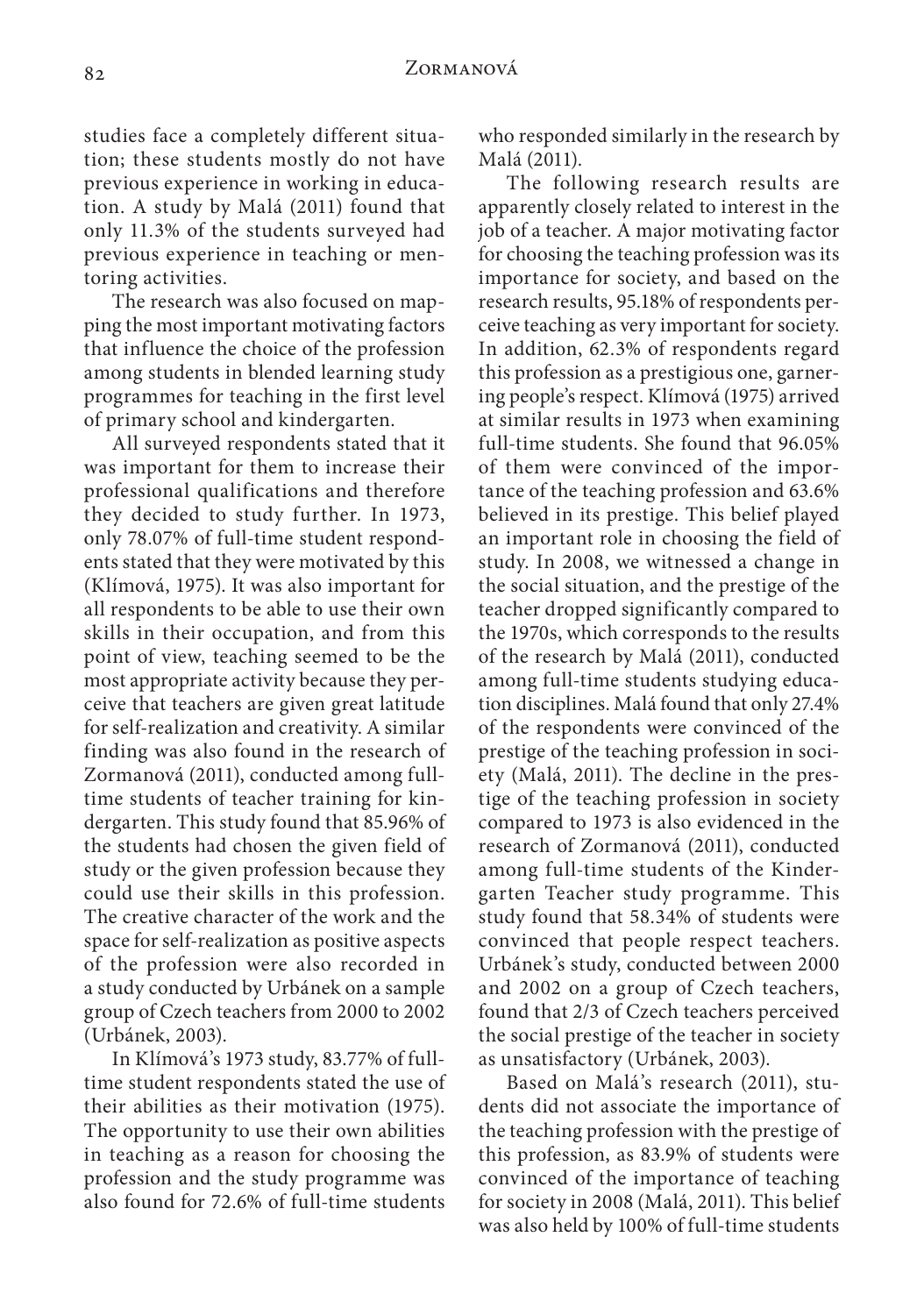in Teacher Training for Kindergartens (Zormanová, 2011).

Respondents of the research presented in this paper, students in the blended learning form of study, also appreciated the fact that they can work in their place of residence (64.48%), which was true for only 20.9% of the full-time students studied by Malá (2011). The surveyed students in the blended learning study programmes also appreciated the fact that work in teaching brings a stable salary (62.3%), which was valued by only 20.9% of full-time students (Malá, 2011).

Even though all the respondents of this study want to work in education after completing their studies, it turns out that a significant factor influencing their choice of employment is their family situation. Similar results were obtained by Malá (2011), where almost 30% of the students would have decided to change their profession if they had to choose between working outside their desired place of residence or changing work. According to Klímová's research (1975), it appears that 45 years ago, full-time students were more willing to move because of work. At that time, 88.16% of students were willing to move to a place where a vacant position was available.

#### **Conclusion**

The presented study, and above all the comparison of the results of our research with other studies on the given topic, shows that for students in the blended learning study programmes for teaching in the first level of primary school and kindergarten the greatest motivating factor to study is to increase their professional qualifications, which for many of them is a necessity – to meet the requirements of the Act on Educational Staff, especially in line with the amendments to this Act, in force as of January 2016. This motivating factor of increasing professional qualifications was mainly reflected among those respondents who had already worked in education (58.34% of respondents) and who wished to continue to work in this field because they enjoyed working with children. For the surveyed respondents, we noted their great interest in teaching and in working with children, as all respondents said that they would like to work as teachers after graduation. A high interest in the work of teaching is also shown by the fact that they are students in study programmes to become teachers of the first level of primary school and kindergarten, who, as has been demonstrated several times (Havlík, 1995, 1997, Rybičková, 2009, Škoda and Doulík, 2001), exhibit a greater interest in the teaching profession than students of other fields of study in education.

Given the revealed interest in the teaching profession, other results of the study are not as surprising, e.g. it was found that all respondents read professional pedagogical and psychological literature. Apparently, interest in a teacher's work also seems to closely relate to the respondents' belief in the importance of this profession for society (95.18%), and the conviction about the prestige of this profession (62.3%).

However, it should be noted that the positive results in terms of interest in teaching and working with children are due to the fact that the research group was made up of only students in study programmes for teaching in the first level of primary school and kindergarten. An important factor that also positively influenced the results of the study in terms of interest in teaching and working with children was certainly the fact that 58.34% of the respondents had previously worked in the field of education, often for several years. The study survey showed that these respondents liked their job, and therefore decided to increase their qualifications.